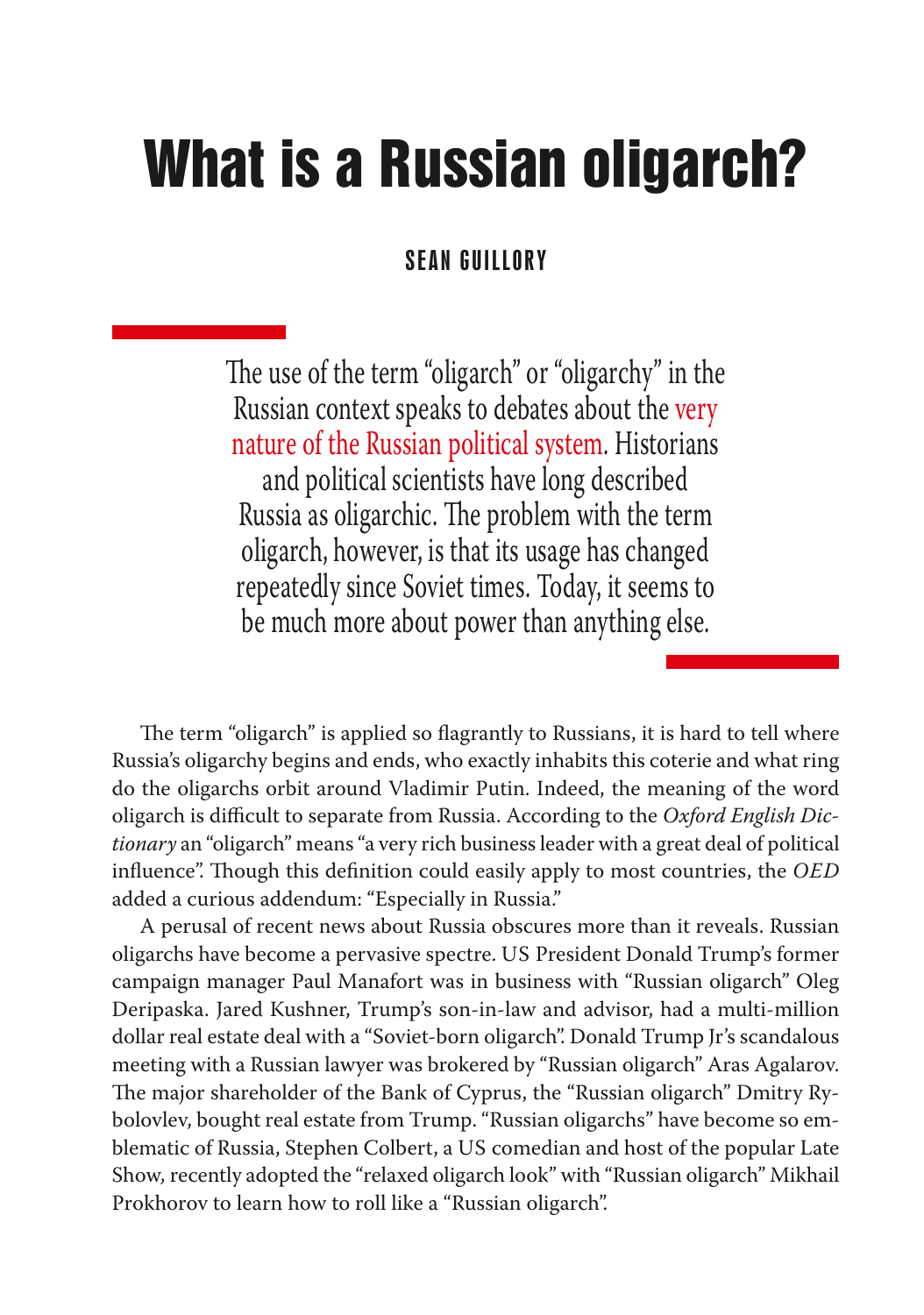# Homo oligarcha

The problem with the term oligarch as a figure in Russian politics is that its usage has changed repeatedly since Soviet times. Confusion springs from its two often inseparable elements: wealth and political influence. While oligarchs are ideally both, many commentators on Russia need only identify a figure with either wealth or political power, but not necessarily both.

The instability of the meaning of oligarch has led some to question its existence. Writing in 1998, economist Anders Aslund argued the oligarchy in Russia was "largely a media phenomenon" because oligarchic wealth was not as concentrated

The instability of the meaning of the word oligarch has led some to question its existence. as many assumed. Just a few years ago, journalist and author Masha Gessen emphatically wrote that "there are no oligarchs anymore" because Putin had hobbled their political influence.

On the other hand, Russia expert Andrew Weiss stated that, "Russia's oligarchy (that is, the control of the state and economy by a small group of well-placed, extremely wealthy insiders) is alive and well." His asser-

tion was based on the symbiosis between fortune and power. A scan of academic works on the post-Soviet Russian elite shows that oligarch is a common sociological category. But as the examples above suggest, it is also uncritically used simply to describe wealthy Russians.

What, then, is an oligarch in Russia and where did this figure originate, and how has it changed over time, if at all? The use of oligarch or oligarchy in the Russian context speaks to debate about the very nature of the Russian political system. Historians and political scientists have long described Russia as oligarchic. In his seminal essay, titled "Muscovite Political Folkways", historian Edward Keenan challenged the prevailing view that Russia was "inherently predisposed to autocracy [and] prone to embrace tyrants". Rather, Keenan argued that "the Muscovite, and later Russian, systems tended to prefer oligarchic and collegial rule, to avoid the single leader and to function best when the nominal autocrat was in fact politically weak". Oligarchs, in Keenan's formulation, were boyars and bureaucrats (who were often the same) that constrained the tsar's power. There were periods where the autocrat "overpowered" this oligarchy, but Keenan maintained that these were exceptions to the rule.

Keenan likened the Russian elite structure to an atom. The tsar, emperor, or party secretary stood at the centre as a "fixed nucleus" encircled by concentric rings comprising of oligarchs. The relationship between the tsar and his orbiting oligarchs was symbiotic. The former acted as the arbiter over disputes and the guarantor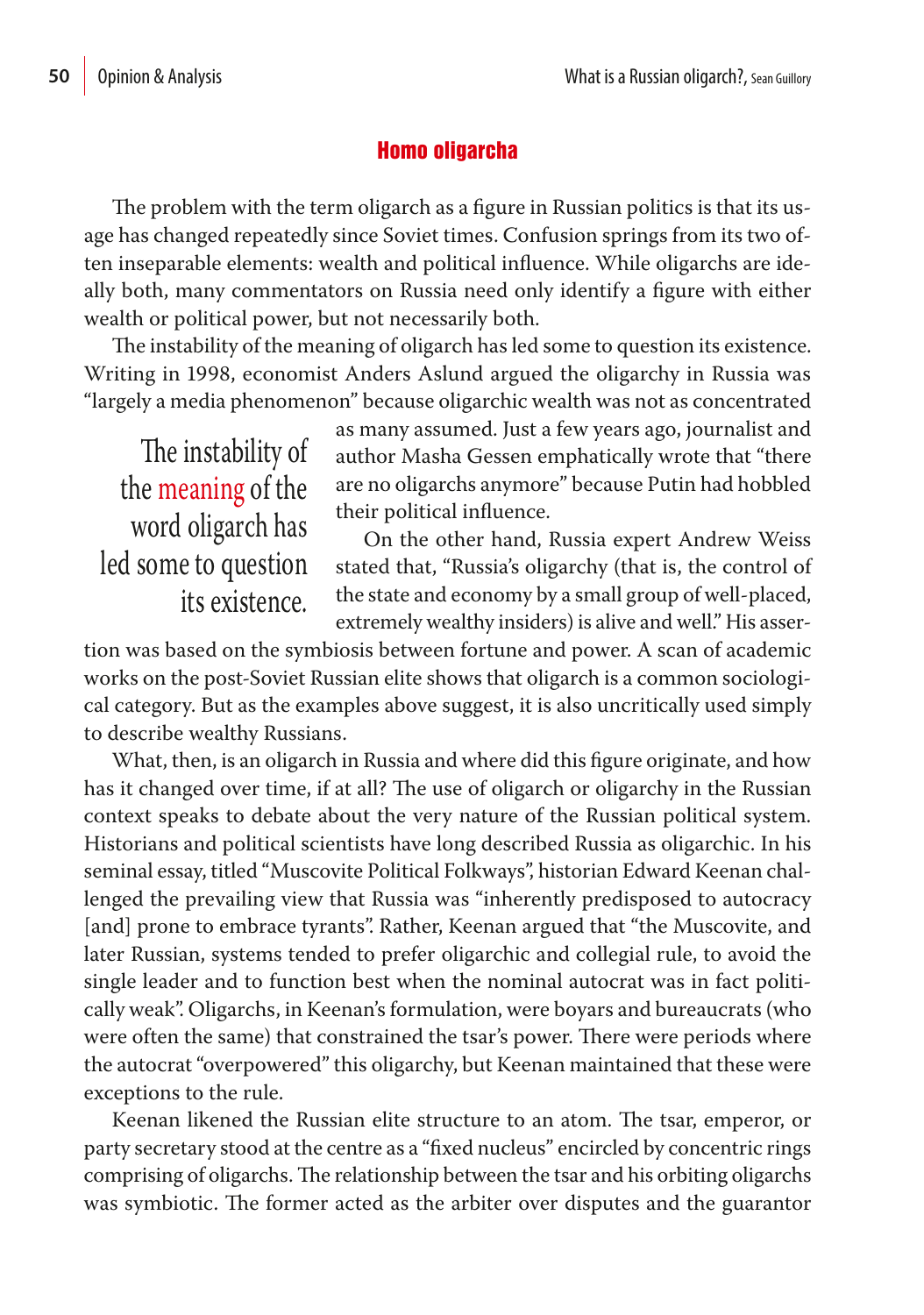of wealth, while the latter gave him political deference. An oligarch's power was in relation to his proximity to the tsar. Disequilibrium periodically flared up, particularly during monarchical transitions, and oligarchic clans often jostled against each other. But for the most part, the Muscovite oligarchy maintained collective cohesion. This was especially the case in how it presented itself to the public. The "assiduous production of noise" (i.e., ceremonial pomp and circumstance), provided legitimacy for the preservation and reproduction of power and profit.

#### Patron-client networks

The oligarchs within the tsar's orbit were also powerbrokers in their own right. Smaller potentates orbited them in a concentric telescope of patron-client networks that linked centre and periphery. Wealth and power was an oligarch's motive, but amassing these was in relation to his ability to dole out favours to clients. In many ways, the power of an oligarch – even the one at the top – was always circumscribed by his clients.

The Russian state, therefore, was less the autocratic vertical as many imagined. Rather the power vertical was a façade to maintain the semblance of a unitary structure. In reality, the Russian sate was a politically fragmented entity bound by chains of patron-client networks swirling around the tsar. This model kept the Russian ruling system relatively stable, as long as there was a tsar strong enough

to maintain the balance. Moments in Russia's history where the tsar was too weak or too strong ended in catastrophe and oligarchic cannibalism.

Oligarchs, patrons, clients and clans were key devices for understanding the Soviet system. Recent scholars have even characterised Stalin's "team" as an oligarchy. Soviet oligarchic rule was particularly visible under Leonid Brezhnev. The Soviet Union as an oligarchy, a small group at the tiptop of a broader *nomenklatura*, functioned as the board of directors for a wider Soviet ruling class. The party oligarchy's purpose was to secure the *nomenklatura*'s status. The *New York Times*

Oligarchs, patrons, clients and clans were key devices for understanding the Soviet system. Recent scholars have even characterised Stalin's "team" as an oligarchy.

would describe Brezhnev in 1981 as something like an adjudicating neo-Muscovite prince: "A senior oligarch, his somewhat elevated position [was] secured by mediating between contending forces at the top of the party." When he died in November 1982, the *Times* editors lamented Brezhnev's passing almost with affection as "the oligarch we knew".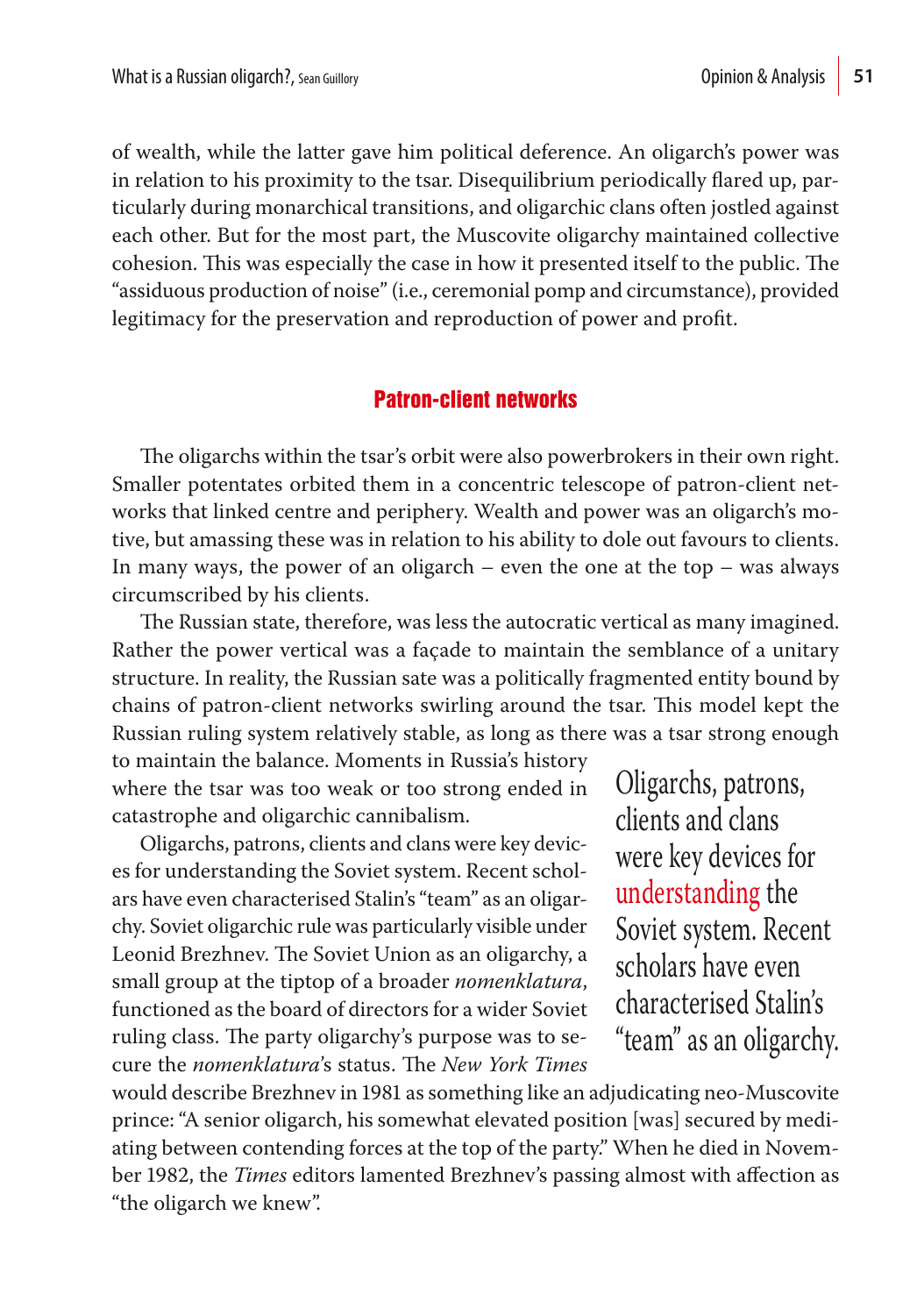### The Komsomol economy

One story yet to be fully told is the centrality of the "Komsomol economy" in the rise of the post-Soviet business elite. Some of those who cut their entrepreneurial teeth as young communists in the mid-1980s, like Mikhail Khodorkovsky and Vladimir Vinogradov, became infamous magnates of the Yeltsin era. Others used their connections to Komsomol resources and party patronage to get rich. This history is significant not just for the emergence of the post-Soviet oligarch, but for the privatisation of the Soviet economy in general. By the time the Soviet system had collapsed, Komsomol connected co-operatives were awash with cash. The heads of these organisations set up the first banks, the means to give credit, and when the time came, the money to scoop up Soviet enterprises or loan Boris Yeltsin funds for his re-election campaign in the notorious loans for shares scheme.

The Komsomol economy developed rapidly after a series of Communist Party resolutions beginning in late July 1986 with the creation of the Youth Centres for Scientific and Technological Creativity (TsNTTM). The idea was to experiment with market reforms through a politically safe entity like Komsomol. The party pumped funds into these centres to set up co-operatives. These bodies were to support themselves by providing paid services to Soviet institutions and industries. Two years later, these centres expanded to manufacturing and refurbishing imported electronics. As Petr Zrelov, a former head of the youth co-operative Dialog, said: "After buying technology for Dialog for 80,000–85,000 roubles, we could easily sell it for 180,000 roubles. It was as profitable as trading raw materials". A few years later, the wealthiest of co-operatives had begun hocking natural resources. Another former Komsomol, Sergei Kabaev, spoke about how the computer firm IVS rented a coal mine in 1990 in Kuzbass and "controlled 20 per cent of its coal exports in the country". The centres were allowed to keep up to 30 per cent of the profits and only five per cent was kicked up the Communist Party Central Committee. As sociologist Olga Kryshtanovskaya put it, "The system of Youth Centres for Scientific and Technological Creativity began enriching two groups of business men – heads of state enterprises and the leaders of the TsNTTM themselves."

Such schemes gave Komsomol entrepreneurs the real means to generate profit: the ability to turn Soviet *beznalichnye*, a kind of virtual money the Soviet industry used as an accounting unit, into hard currency. Initially, it was used to buy Western products – old computer equipment, electronics, clothes, perfumes, cars, and other items and sell them for inflated prices. But TsNTTM quickly moved from traders to currency speculators and exploited the hard currency black market. As Kryshtanovskaya and Stephen White explained, "A firm might typically obtain a credit of a million dollars for a month, sell the dollars on black market for (say) 10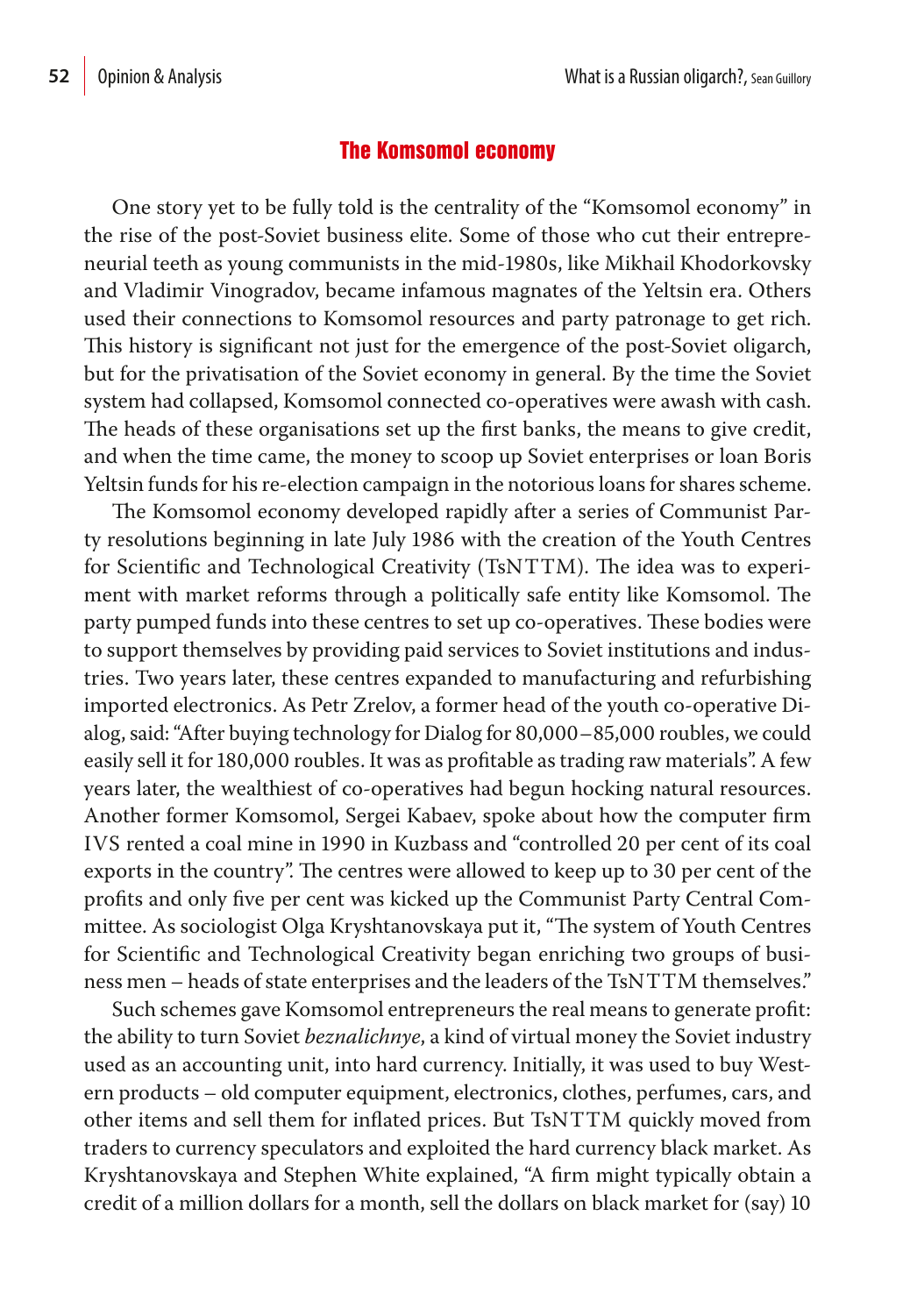roubles each, and then return the credit to the state at the official rate of exchange [which was 65 kopecks to a US dollar], leaving a profit of more than nine million roubles. The first commercial banks, operating with the support of the state itself, were able to profit in the same way." Because of this, TsNTTM were known in Komsomol circles as "locomotives of inflation."

The party had opened the floodgates. By 1990, there were roughly 4,000 private firms and 17,000 youth co-operatives employing up to a million people. When the Soviet state legalised private enterprises in 1989, some of the largest co-operatives, many of which were directly under the auspices of local Komsomol organisations and with party patronage, began to merge into joint-stock companies. Some even had Americans as minority shareholders. One such firm, Sovinterinves, had a combined worth of four million US dollars, with American shareholders controlling 12 per cent. Many of these also were established by the relatives of high-ranking party members. There were many other schemes at the time where members of the Soviet *nomenklatura* used their positions to initiate the "privatisation of the state by the state" even before the Soviet system formally collapsed.

#### Old-new oligarchy

The term "oligarch" was used in Soviet parlance in the late 1970s and early 1980s to describe magnates in Latin American states allied with the United States. Soviet newspapers would describe workers in Peru, Panama, Argentina or Chile as fighting against "American imperialism and local oligarchs". In the Cold War great game, oligarchs were the agents of international capital in general and the United States in particular.

By 1990, the word "oligarch" in Russian newspapers started to refer to national and local party officials and other potentates. The term didn't take on a more economic dimension until the mid-1990s, however, when journalists began reflecting on *perestroika* as a time of "*nomenklatura* capitalism" and sound the alarm that post-Soviet Russia was quickly becoming an "oligarchy and not a democracy".

The lack of discourse about Russian oligarchs as very rich and politically influential in these early post-Soviet years is, in part, a result of how the new elite emerged. According to Kryshtanovskaya, the privatisation of the state by the state did not create a new elite in the ashes of the old. Nor did it necessarily create a group that stood out as both a political and economic player. Rather, she argues, the Russian elite bifurcated along political and economic lines. The former held its status by virtue of its position in the state, while the latter through the control of capital. There was certainly overlap, but by the mid-1990s, the Russian elite was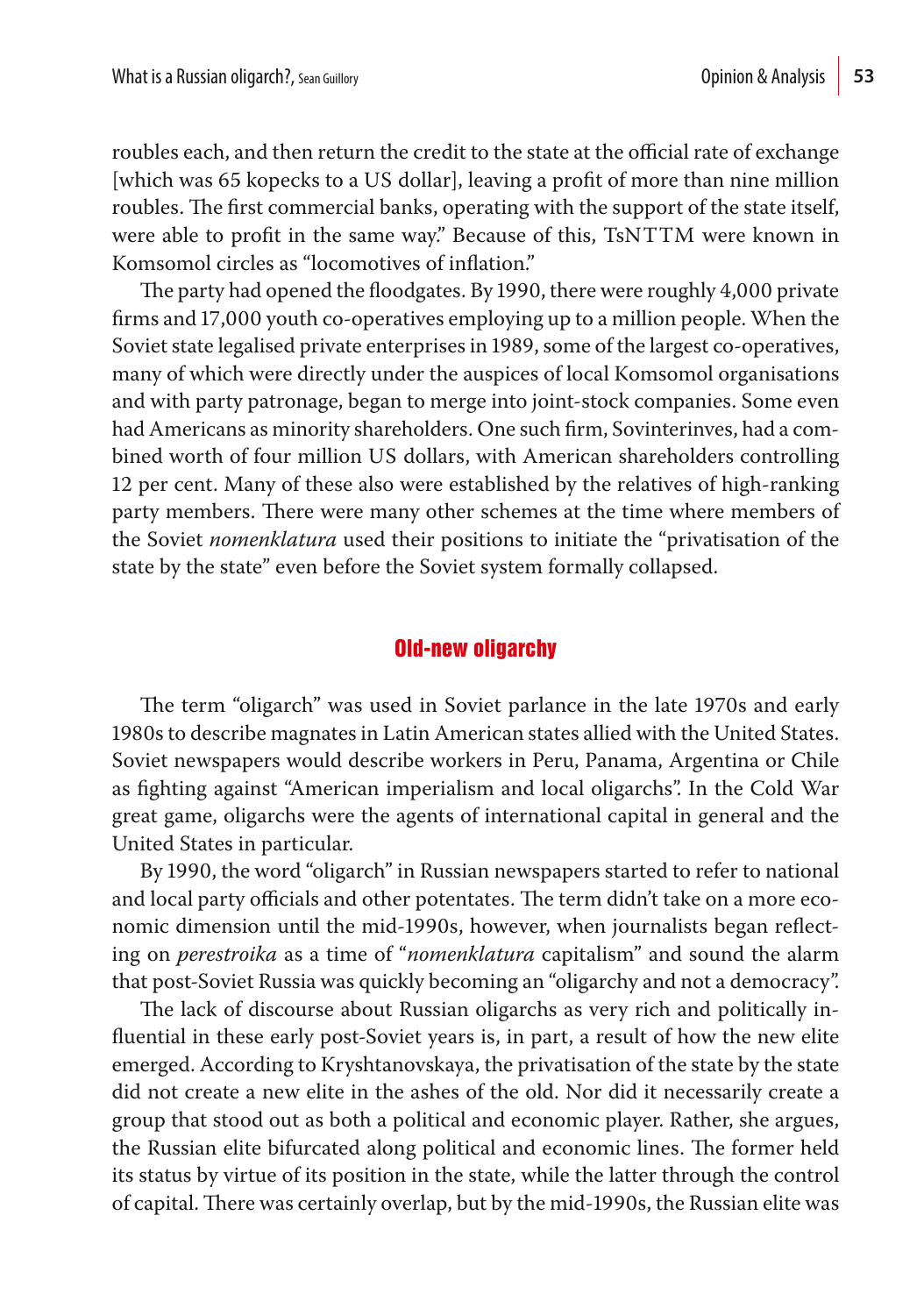

like a "three-layered pie". The top layer consisted of politicians who vied for political power in the state. The middle layer housed business leaders, many of whom financed and lobbied politicians and controlled the media. The bottom layer was the private and state security services. The police not only acted as the state's billy club, but also hired themselves out to enforce business contracts, settle disputes and even forcefully seize the property of their employer's rivals.

When did the oligarchs emerge, then? Interestingly, oligarch was popularised by Kryshtanovskaya herself in her influential January 1996 *Izvestiia* article, "The Financial Oligarchy in Russia". In it she outlined her findings on the formation of the post-Soviet business elite from "wheelers and dealers" to a consolidated class. She concluded, however, that this consolidation had given rise to a new, smaller, more powerful coterie. A class within a class. "An oligarchy has formed in Russia under the conditions of industrial regression and the progression of financial institutions. The concentration of capital occurred with banks in the leading role. Therefore, the established oligarchy is primarily financial."

References to a "financial oligarchy" ruling Russia became standard. After 1996, the term experienced a sharp increase in the Russian media. Many western journalists too, particularly David Hoffman of the *Washington Post*, picked up on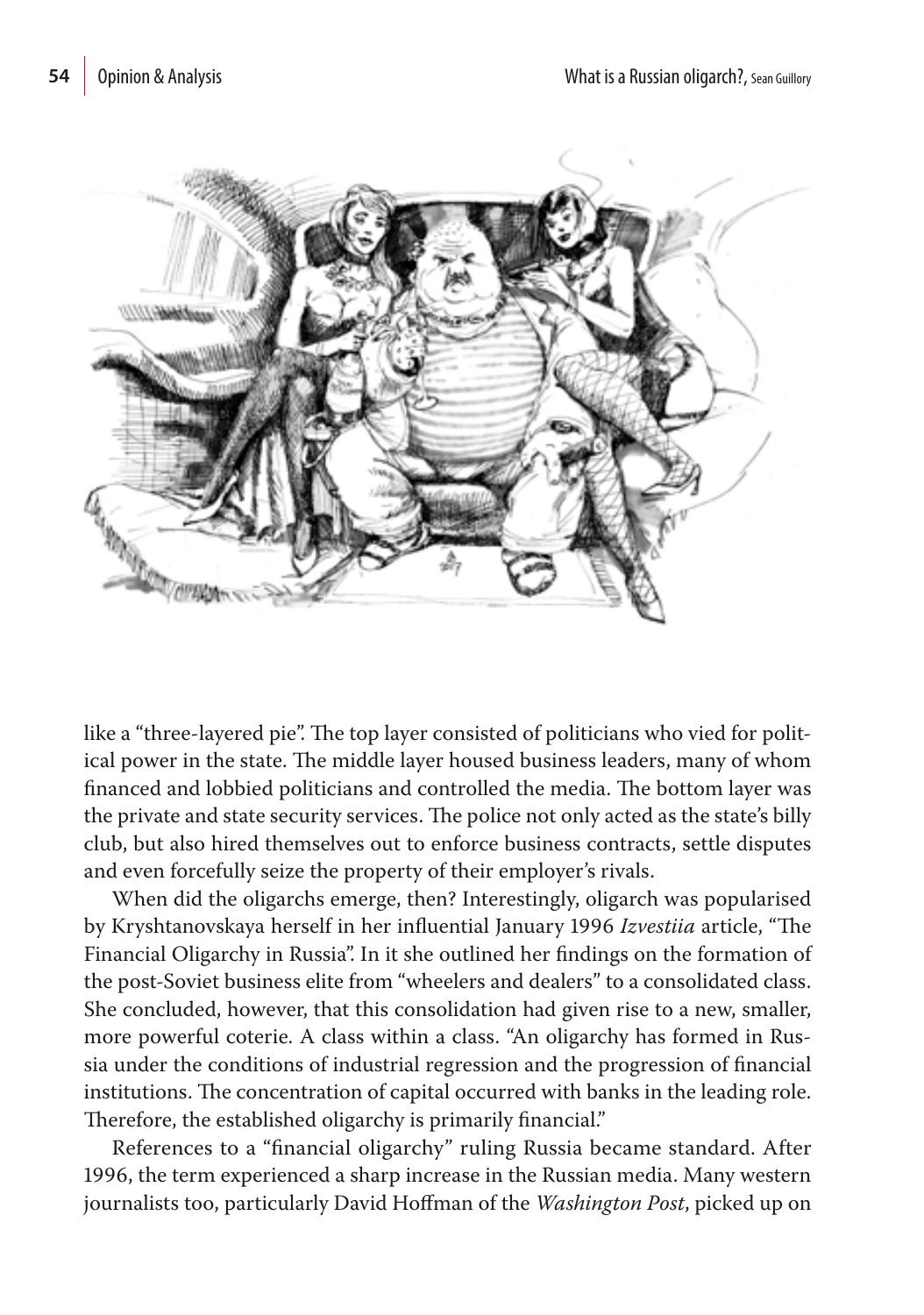Kryshtanovskaya's formulation and began reporting on "the new leading oligarchs of Russia, buccaneering bankers and industrialists who are deeply entwined with the government of President Boris Yeltsin". Hoffman would go on to write the English language primer on Russia's buccaneering bankers. This class within a class were not only gobbling up capital and property, particularly Russia's commanding heights, they were buying seats in the Duma and acquiring direct influence in the Kremlin. They were even personally responsible for getting Yeltsin re-elected. They weren't just wildly rich – they were kingmakers. But they also appealed to Yeltsin to settle disputes between them. The heads of this oligarchy were some of the most infamous figures in 1990s Russia: Boris Berezovsky, Mikhail Khodorkovsky, Mikhail Fridman, Petr Aven, Vladimir Gusinsky, Vladimir Potanin and Alexander Smolensky. In the Russian press, the period from 1996 to 1998 was referred to as the *semibankirshchina*, or the rule of seven bankers.

Just how much political power members of Russia's financial oligarchy exercised has long been a matter of debate. But it appears the bankers themselves understood where they stood vis-à-vis Yeltsin. "Imagine if President Gorbachev met with some businessmen. It would be absolutely unreal because they had such a different social status!" Mikhail Fridman told *Die Zeit* in 1997. "The very fact Yeltsin is meeting with businessmen shows a total change in the place and role of the business community in our society. Today we hold a very prestigious place."

## Taming the shrews

In many ways, the consolidation of a segment of the Russian elite into an oligarchy around Yeltsin reflected the norm in Russian governance. A group of powerful potentates orbited a tsar. He adjudicated their disputes and they circumscribed his power. The ruling structure was still interlocked by chains of patrons and clients. The system was corrupt and self-serving, no doubt, but it was rooted in longstanding traditions.

The meaning of oligarch in Putin's Russia, however, underwent another shift. Though Putin came to power as a representative of the oligarchy as a class, the early years of his rule were devoted to subordinating that class to the state. "This is how I see it", Putin said in an interview with *Le Figaro* in 2000. "The state holds a club, which it uses only once. And the blow connects with the head. We have not used the club yet. We have only shown it, and the gesture was enough to get everyone's attention. If we get angry, however, we will use the club without hesitation." The club was indeed used with the expropriation, arrest and driving out of Mikhail Khodorkovsky, Vladimir Gusinsky and Boris Berezovsky in the early 2000s. The